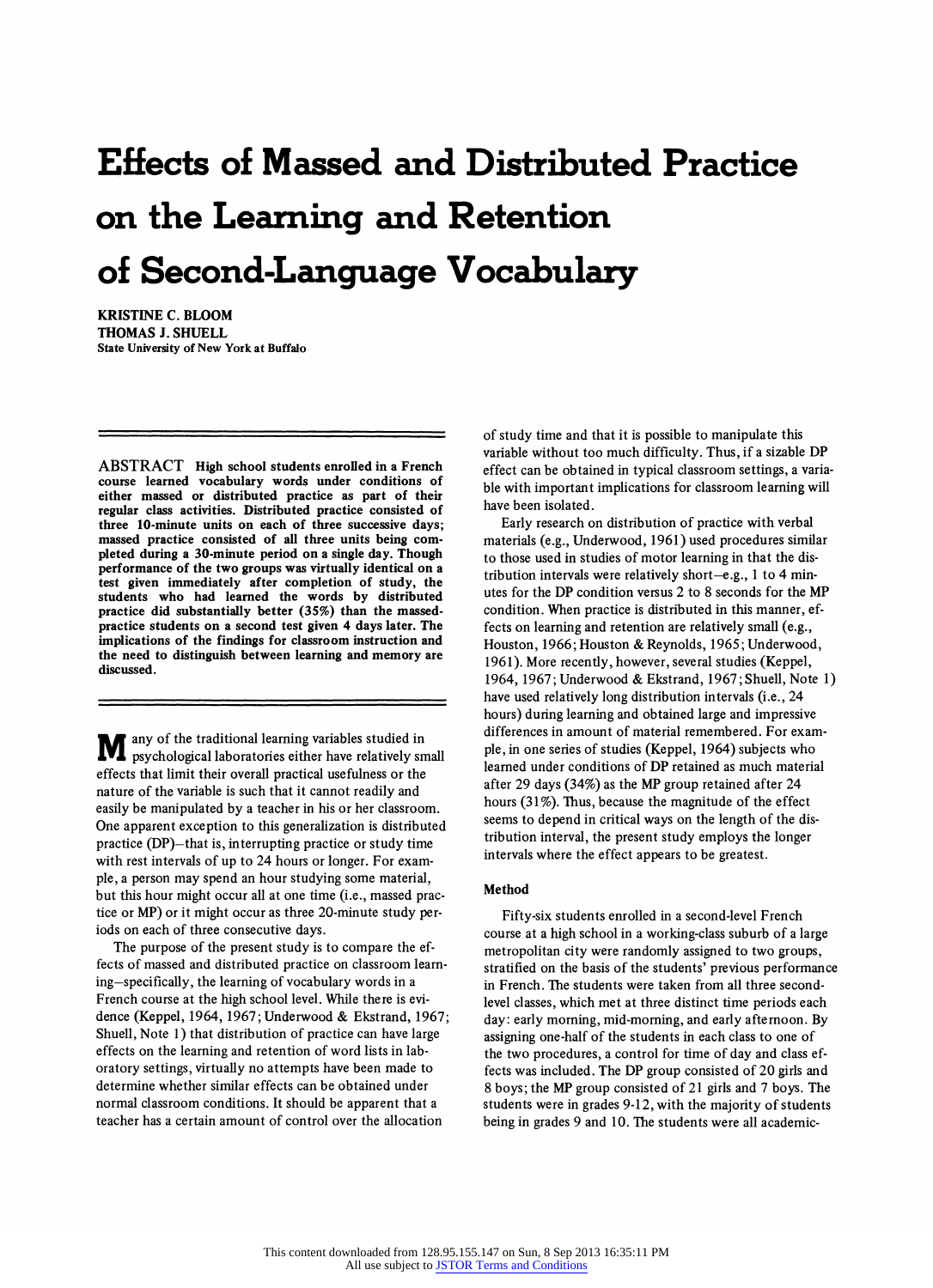**track students with IQs generally over 100. Two students assigned to each condition (all four were girls) were absent for part of the experimental procedures. Consequently, the following results are based on 26 students per group.** 

**Twenty French vocabulary words representing names of occupations and their English equivalents (e.g., l'avocat ?lawyer) were learned as part of the students' regular class work. These 20 pairs of words were printed on a sheet of paper and given to the students to study only during class in preparation for a vocabulary test to be given at the end of the week. A series of three, 10-minute written exercises was developed for use by both groups during class study periods. The first exercise was a written, multiple-choice exercise (e.g., fireman: le proviseur, le facteur, le pompier) for the students to complete and correct on their own. The second exercise was a written fill-in exercise in which the student was to write in French the name of the occupation**  described in a sentence (e.g., *Il cultive les legumes et les fruits.* ). The third exercise was a written praction **frait.** The third exercise was a written practice **test in which the students were to write the French word for each occupation given in English (e.g., businessman \_). The vocabulary test given at the end of the unit and the unannounced test given 4 days later (the depen dent variables for the study) were written tests in which the students provided the French word for each occupation** 

**given in English. The words appeared in a different order on the test and retest, and neither order was the same as the order on the original study list or on the practice test.** 

**The study was conducted as part of the regular, ongoing activities of each class. Students were told ahead of time that the study sessions were part of their classwork, that they would be graded on the vocabulary test given at the end of the unit, that the two groups would be learning the words by two different methods, and that a more com plete explanation would be given later.** 

During the study, the MP and DP groups worked in sep**arate rooms in order to minimize information relevant to the activities and progress of the other group. Both groups received a total of 30 minutes in class to study the 20 vocabulary words. These 30 minutes were separated into three 10-minute work periods with a different written assignment to be completed during each work period. The group receiving distributed practice studied for 10 minutes on each of 3 consecutive days. The group receiving massed practice worked on a totally unrelated French activity dur ing the first 2 days without access to the vocabulary list or the exercises related to this study. On the third day the MP group worked on the same three exercises during three successive 10-minute periods (i.e., they worked for a total of 30 consecutive minutes on a single day). During the MP group's first two 10-minute study periods, the DP group worked on the unrelated French activity completed earlier by the MP group. All relevant materials were collected at the completion of each 10-minute study period (the list of vocabulary words was collected at the end of each day's work for those students in the DP group and at the end of** 

**the 30-minute period for those in the MP group). At the completion of the MP group's second study period, the two groups were rejoined and completed the third 10 minute study period (the one involving the practice test)** 

 $\overline{a}$ **Immediately following completion of this third 10 minute study period, all students were given the same vocabulary test as previously announced. Following this test, the nature of the study was explained to the students, and questions were answered. Seven days later, without**  having the vocabulary list to study and without prior warn**ing, a retest was administered. All tests were scored in the same manner (minus 1 for incorrect response or incorrect**  spelling of the response, minus  $\frac{1}{2}$  for incorrect accentua**tion). This scoring method was used in order to follow nor mal classroom procedures where spelling and accentuation are considered an important part of learning French vocabulary.** 

### **Results**

The initial test, given at the completion of study, pro**vides an index of learning. As can be seen in Table 1, per formance on this initial test was virtually equivalent for**  the two groups,  $t(50) = 0.93$ . Thus, it appears that distributed by  $\frac{1}{2}$ **uted and massed practice during learning have comparable effects on the learning of vocabulary words. This compara bility also provides a baseline for evaluating the effect of the variable on memory; because the two groups are equi valent at the start of the retention interval, any differences that appear must be due to an effect on memory rather than learning.** 

**An inspection of Table 1 reveals that on the retest given 4 days after completion of study, the group of students that had studied the words under conditions of distributed practice remembered substantially more words than those students who had studied under conditions of massed prac tice (performance was 35% better with distributed practice). In order to evaluate these data, a 2 X 2 analysis of variance (two levels of practice?massed and distributed?and two time intervals) was performed with repeated measures on the time factor (each subject was tested both immediately and after 4 days). This analysis revealed an overall main**  effect due to type of practice,  $F(1,50) = 7.12$ ,  $p < .05$ , and **a significant effect due to the length of the retention inter**  val,  $F(1,50) = 79.43$ ,  $p < .01$ . Because this latter test ind **cated that forgetting occurred, it is then possible to ask** 

Table 1.-Mean Numbers of Words Correct on the Two Vocabulary **Tests (standard deviations are in parentheses)** 

| Group                                                 | Test                       |                             |
|-------------------------------------------------------|----------------------------|-----------------------------|
|                                                       | <b>Initial Test</b>        | Retest                      |
| <b>Distributed Practice</b><br><b>Massed Practice</b> | 16.85(3.00)<br>16.12(2.64) | 15.04 (3.78)<br>11.15(4.02) |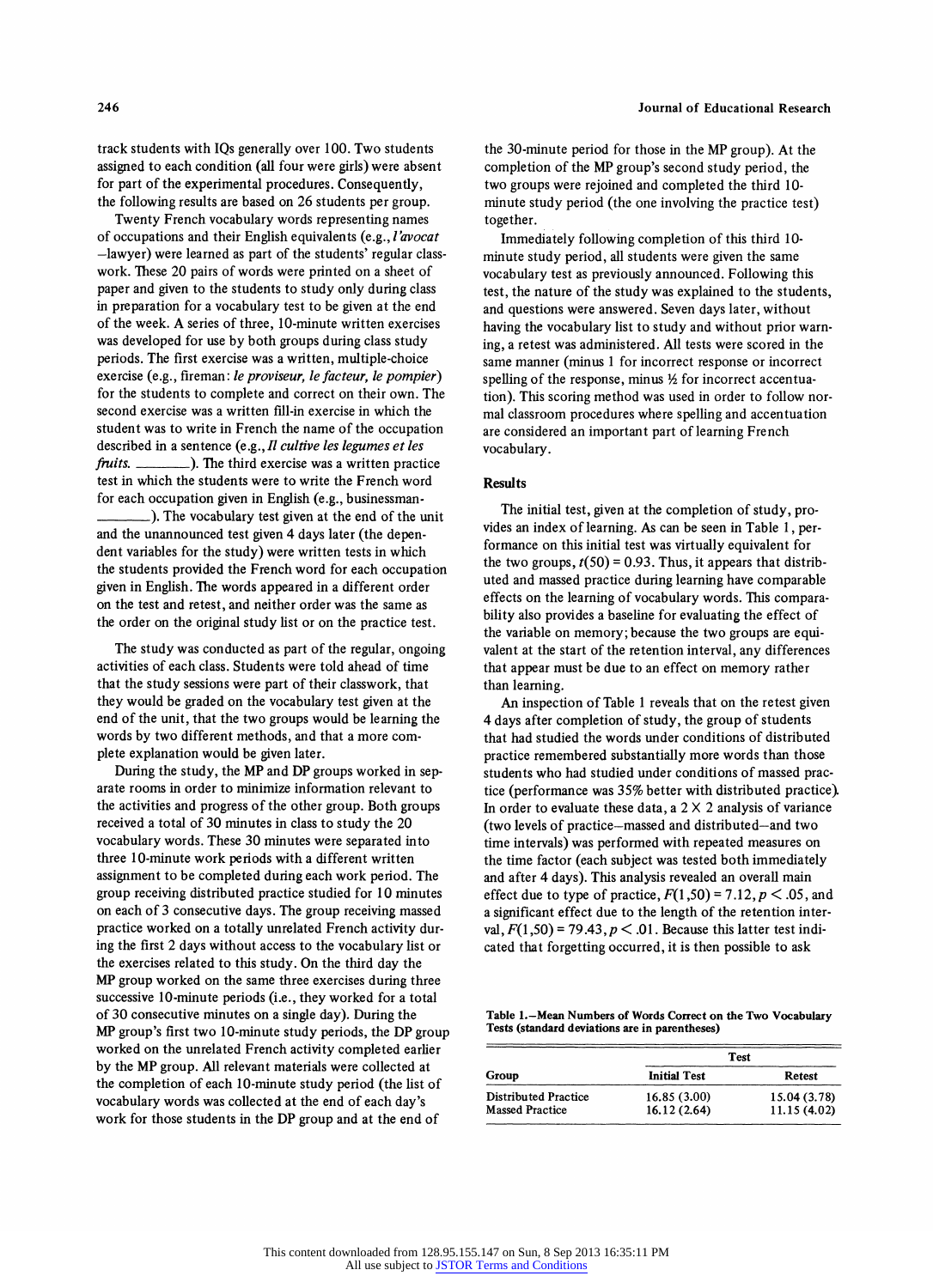**whether there was differential forgetting in the two groups (i.e., massed vs. distributed practice); this possibility is evaluated by considering the interaction between type of practice and length of the retention interval. This interac tion was statistically significant,**  $F(1,50) = 17.24, p < .01$ **Thus, taken together, these results indicate that massed and distributed practice affect learning in an equivalent manner**  (as shown in the initial t test); in addition, though forget**ting occurred for both groups, there was substantially less forgetting for the group that had learned the words under conditions of distributed practice.** 

## **Discussion**

**The results of this study indicate that distribution of practice during learning in a school setting can substantially increase the amount of material students remember. It should be noted, however, that a relatively long (e.g., 24 hours) distribution interval was used in order to obtain the sizable effect evident in this study ; in view of past research (e.g., Houston, 1966; Houston & Reynolds, 1965; Under wood, 1961) it seems unlikely that a similar effect would**  have been obtained with relatively short intervals. The effect of using distribution intervals of intermediate duration **fect of using distribution intervals of intermediate duration (e.g., one to several hours) has never been investigated. The absence of any effect of distribution of practice on learning is not totally unexpected, since similar results have been obtained in comparable laboratory studies (Keppel, 1964,1967; Underwood & Ekstrand, 1967;Shuell, Note 1). Together, these findings underscore the importance of distinguishing between learning and memory, an issue that shortly will be discussed in more detail.** 

**While the present findings are consistent with several studies conducted in laboratory settings with unrelated lists of words (Keppel, 1964,1967; Underwood & Ekstrand, 1967; Shuell, Note 1), the present study demonstrates for the first time that distributed practice can be used in con junction with regular classroom activities to obtain substan tial improvements in students' memory of verbal materials. Similar results have been obtained for training government employees to type (Baddley & Longman, 1978). Reynolds and Glaser (1964) found that spaced review of material learned by programmed instruction can improve retention of the material whereas simple repetition has little if any effect, although in their study it is not possible to deter mine whether distributed practice affected learning or memory. The extent to which these findings can be ex tended to other types of school materials (e.g., the learning and retention of more meaningful and interrelated knowl edge) is not clear at this time, but it is clear that distribu tion of practice can facilitate the retention of at least cer tain types of material typically learned in schools.** 

**The finding that distributed practice affects learning and memory in different ways indicates that it is important to distinguish between these two concepts (e.g., Shuell & Lee, 1976, pp. 56-60). Though the concepts of learning and memory are obviously related, they do involve sepa** 

**rate and distinct processes. Conceptually, for example, it makes sense to think about the acquisition of a task to a certain level of proficiency and the forgetting of the task once that level of proficiency has been reached as separate aspects of the overall concern for learning and memory. Empirically, many variables that have sizable effects on rate of learning appear to have very little, if any, effect on**  rate of forgetting when variables known to affect rate of **forgetting (e.g., degree of original learning) are taken into account (Olton, 1969; Postman & Burns, 1973; Shuell & Keppel, 1970; Shull & Lee, 1976; Underwood & Richard son, 1958).** 

**It is easy for practitioners and researchers alike to blur the distinction between learning and memory, but it is important to keep these two concepts separate if we are to understand fully the importance of the present findings**   $-$ namely, that it is possible to obtain substantial improve**ments in memory without a corresponding effect on learn ing. Although we often place little emphasis on memory in education (perhaps because we think of it only in the overly restrictive sense of rote memorization), it is clear that memory plays an extremely important role. If students cannot remember what they have learned, they might as**  well not have learned it in the first place. Students obvi**ously remember something of what they have learned, but the better we understand the factors that influence mem ory and the relationship between processes of learning and processes of memory, the more likely it is that we can improve the educational experience for all students.** 

**The reasons why distributed practice seems to facilitate memory are not clear at present. Several theoretical inter pretations have been suggested (e.g., cf. Shuell, Note 1), although none appears to be completely satisfactory. One possibility is that the effect may involve something as straightforward as providing an opportunity to practice the recall of material after some period of time has elapsed. In the present study, for example, when the student studies the words on the second and third days, he must recall the vocabulary words learned on previous days from long-term memory, and he must do the same on subsequent tests. Thus, the student is not only practicing the vocabulary words themselves, but he is also practicing their recall from long-term memory. This possibility suggests that the ability to retrieve information from long-term memory may be a process that can improve with practice. Individuals learning materials under conditions of massed practice only have the opportunity to recall information from short-term memory during learning. Yet on a test given at some later time they must recall the material from long-term memory, something they have not practiced.** 

**A teacher or instructional designer can implement dis tribution of practice into regular classroom procedures in various ways without a great deal of difficulty. For exam ple, delaying feedback on the correctness of items on a classroom test may improve later performance on those items that were missed (Surber & Anderson, 1975). Some**